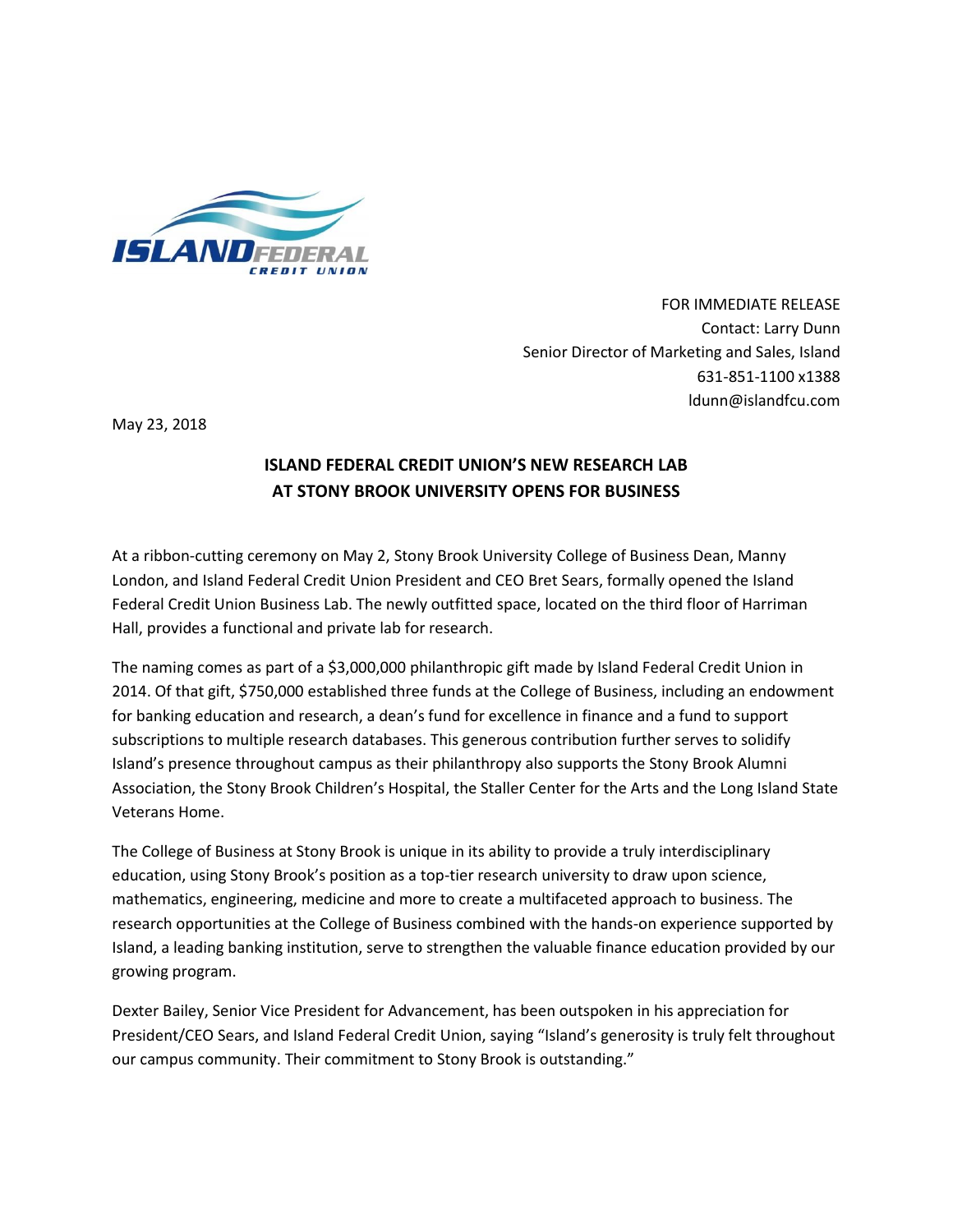The new lab is the most recent example of Island's ongoing investment across campus. "All of us at Island Federal Credit Union recognize the important role that Stony Brook University plays in our region," said Bret Sears. "We thank you for producing world-class research, stimulating new business development, and most importantly for educating our future leaders across many disciplines."

## About Island Federal Credit Union

Island Federal Credit Union, headquartered in Hauppauge, N.Y., is a not-for-profit, full-service financial institution, providing affordable banking products and services to Long Islanders. Founded in 1955, Island has grown to be among the top performing credit unions in New York State with over \$1.4 billion in assets, serving more than 38,000 members. Island's successful track record can be attributed to consistently delivering the best rates, no hidden fees, and exceptional service to its members. When banking at Island, members have access to a complete menu of loan and deposit products, including: Simply Free Checking accounts, Certificate accounts, IRAs, Auto, Mortgage, Home Equity loans and lines, a Best Rate and a Best Rewards Mastercard® and Student Choice College loans. For anytime access, Island offers free 24/7/365 customer service, online banking, bill payer, and mobile banking services. In 2014, Island announced a 10-year, multi-faceted partnership with Stony Brook University that included naming rights of the Island Federal Credit Union Arena, sponsorship of the Stony Brook Film Festival, support of the Long Island State Veterans Home and Stony Brook Children's Hospital as well as providing two branches and more than 14 ATMs on the Stony Brook University campus. In addition to the Stony Brook University locations, Island operates seven full service branches throughout Nassau and Suffolk Counties, located in Bellmore, Hauppauge, Hicksville, Massapequa, Riverhead, Sayville, and Selden. Island members can also access their Island accounts at more than 5,000 shared credit union branches throughout the country, and over 75,000 surcharge-free ATM networks worldwide. For more information about Island, stop by any branch, visit their website, islandfcu.com, or call (631) 851-1100.

##